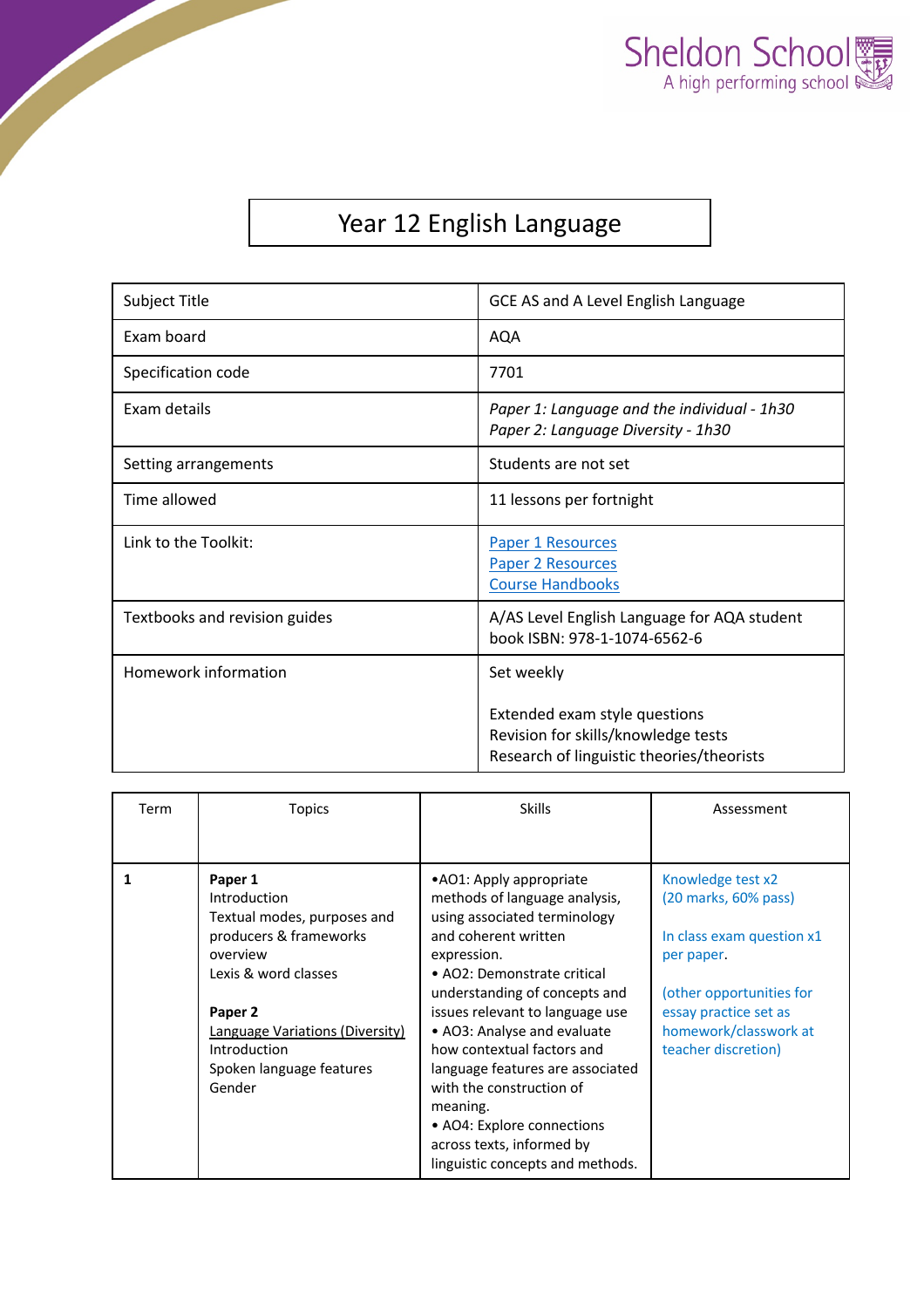|              |                                                                                                                                                                                                                                                                                      | • AO5: Demonstrate expertise<br>and creativity in the use of<br>English to communicate in<br>different ways. |                                                                                                                                                                                                                         |
|--------------|--------------------------------------------------------------------------------------------------------------------------------------------------------------------------------------------------------------------------------------------------------------------------------------|--------------------------------------------------------------------------------------------------------------|-------------------------------------------------------------------------------------------------------------------------------------------------------------------------------------------------------------------------|
| $\mathbf{2}$ | Paper 1<br><b>Linguistic Frameworks</b><br>Semantics, grammar &<br>discourse structure<br>Applying linguistic frameworks<br>on real texts<br>Paper 2<br>Language Variations (Diversity)<br>Regional variation<br>Occupation                                                          | AOs:1-5                                                                                                      | Knowledge test x2<br>(20 marks, 60% pass)<br>In class exam question x1<br>per paper.<br>(other opportunities for<br>essay practice set as<br>homework/classwork at<br>teacher discretion)                               |
| 3            | <b>NEA Component</b><br><b>Original Writing Coursework</b><br>Choosing and annotating a<br>style model<br>Produce original writing<br>Produce commentary on<br>original writing<br>Paper 2<br>Language Variations (Diversity)<br>Social groups<br>identity<br>Sexuality<br>Ethnicity | AOs:1-5                                                                                                      | Knowledge test x1<br>(20 marks, 60% pass)<br>In class exam question x1<br>per paper.<br>NEA carried forward to Y13<br>(other opportunities for<br>essay practice set as<br>homework/classwork at<br>teacher discretion) |
| 4            | Paper 1<br><b>Meanings and Representations</b><br>Exam questions and guided<br>writing<br>Revision<br>Mock/AS exam practice Q1 & 2<br>Paper 2<br><b>Language Variations (Diversity)</b><br>Finishing content<br>Revision<br>Mock/AS exam practice                                    | AOs: 1-5                                                                                                     | Knowledge test x2<br>(20 marks, 60% pass)<br>In class exam question x1<br>per paper.<br>(other opportunities for<br>essay practice set as<br>homework/classwork at<br>teacher discretion)                               |
| 5            | Paper 1<br><b>Meanings and Representations</b><br>Revision<br>Mock/AS exam practice Q3<br>Paper 2<br><b>Meanings and Representations</b>                                                                                                                                             | AOs: 1-5                                                                                                     | Focused revision for exam<br>questions<br><b>Timed practice writing</b><br>examination responses in<br>preparation for<br>internal/external                                                                             |